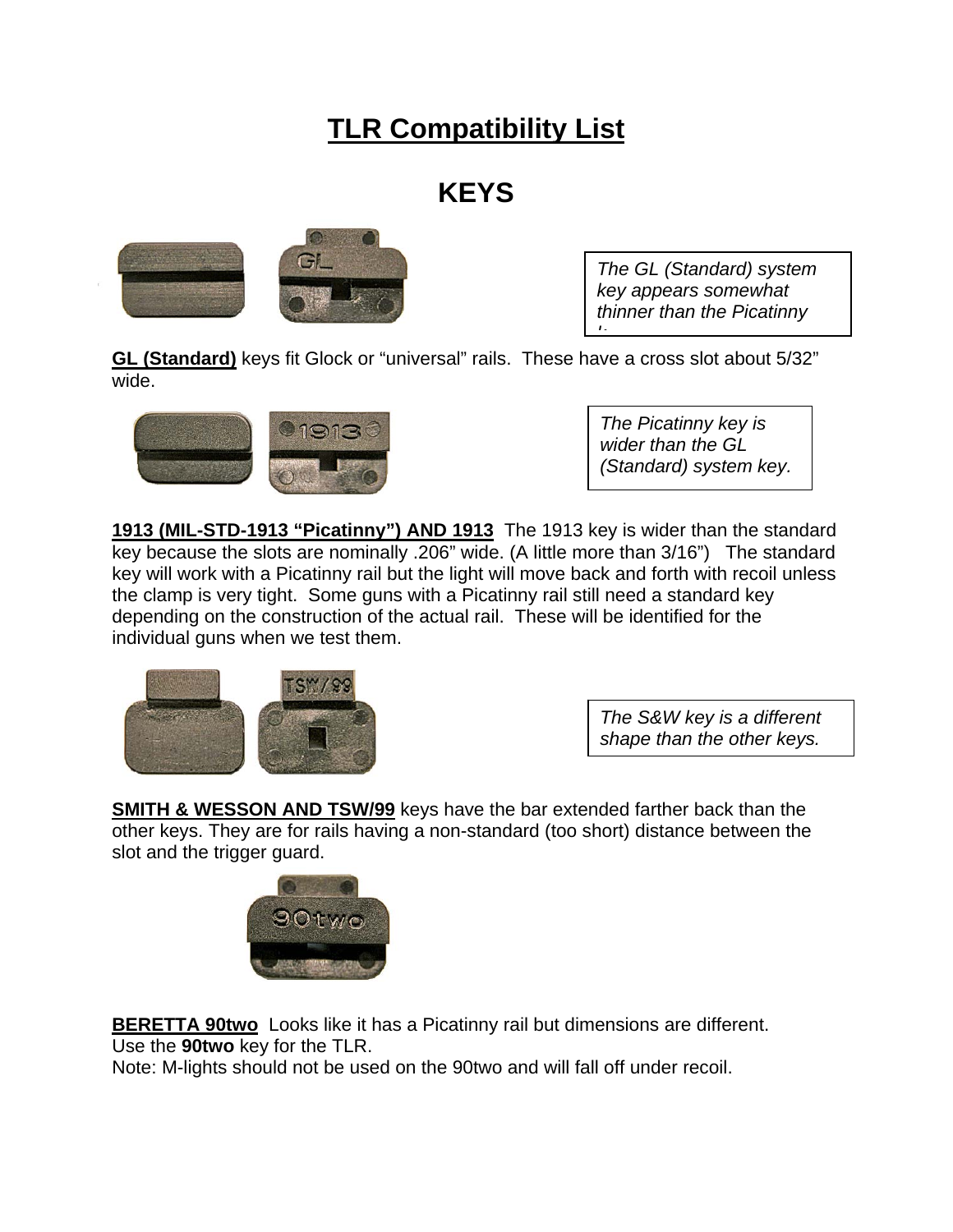## **GUNS**

### **The recommendations listed apply to full-size weapons unless otherwise noted. The TLR-3 is available for a variety of compact weapons.**

#### **BERETTA:**

**Cx4 Storm** (carbine/rifle) – TLR fits with 1913 key.

**Px4 Storm** (Pistol) - TLR fits with standard key. NOTE: M lights are VERY loose.

**Vertec -** New polymer key – 1913 Older aluminum key – GL (Standard).

### **CZ:**

**P-01 -** Should work with GL (Standard) key. (Not tested; based on similar European version)

#### **FN:**

**5.7** (with Picatinny style rail) **-**1913 key.

#### **GLOCK:**

Any with rails  $-$  GL (Standard) key

Cannot fit Glocks that ARE NOT equipped with factory rails.

After installing a contour remote on a TLR-2 equipped Glock it will likely be necessary to rezero the laser.

### **HK:**

**USP** (full size) uses our HK adapter 69085 with a GL (Standard) key. (compact) uses our HK adapter 69091 with a GL (Standard) key.

**HK P2000** is supposed to have Picatinny rail. (NOT CHECKED)

#### **HK P30 -**1913 key.

NOTE: The rail tilts down slightly from the bore. This may result in laser zeroing difficulty closer than 50 feet (depending on the tolerances of the pistol and laser).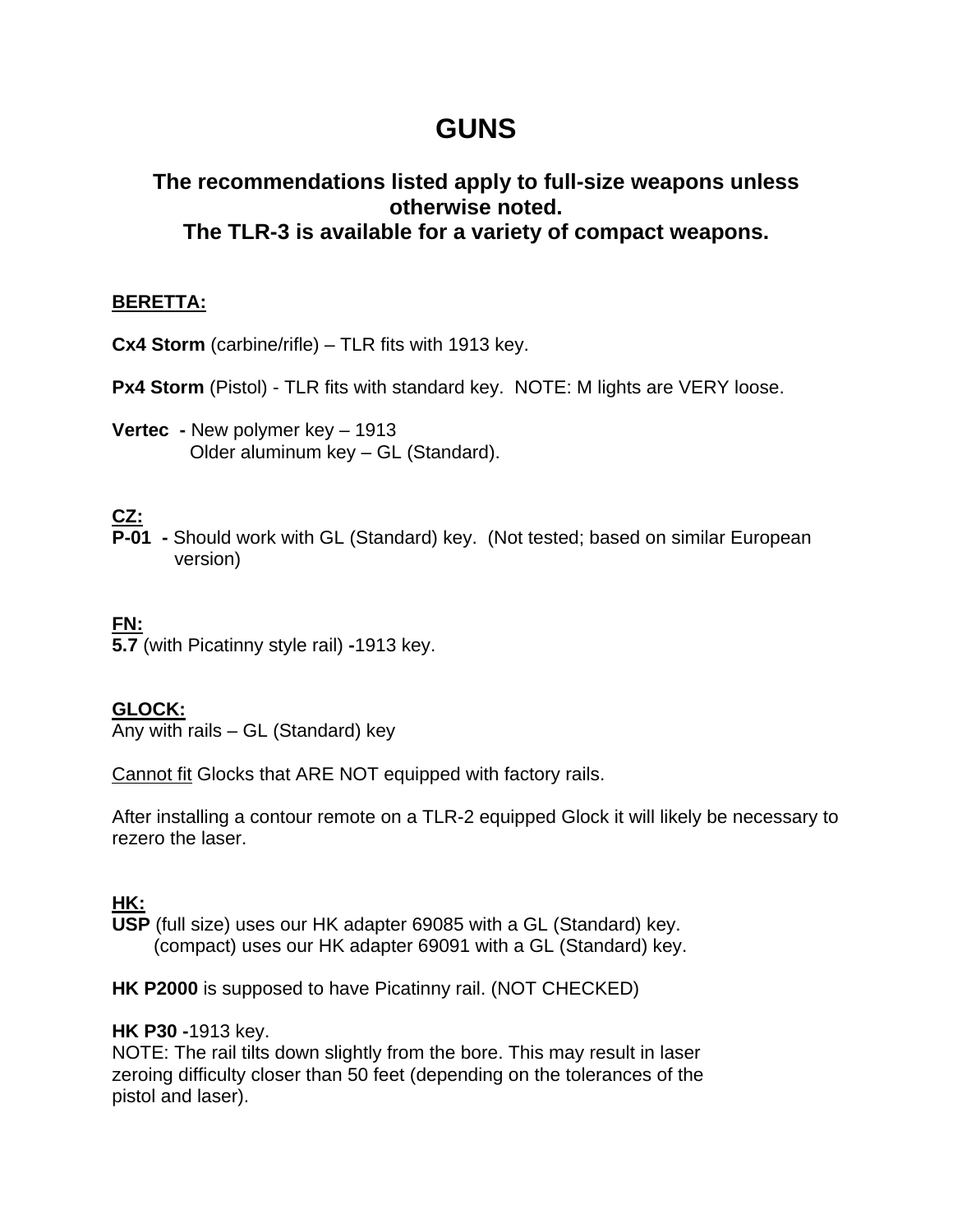**KIMBER: TLE RLII** (1911 with rail) – Picatinny key.

**RUGER: KP345** – GL (Standard) key. **SR-9 –** GL (Standard) key

#### **SIG SAUER:**

**GSR** or 1911 Style with flat bottom rail - Picatinny key.

**ANY ALUMINUM FRAME SIG WITH A ROUND BOTTOM RAIL:** Including the P220R, P229R, etc. The Sig round bottom rail departs from the true shape of both the 1913 and Universal standards and may cause an improper fit. The TLR will work with the 1913 key but THERE WILL BE DAMAGE to the finish of both the gun and the light. The retaining screw must be TIGHT.

Newer Sig P series guns are supposed to have a true Picatinny rail. This has not been verified by Streamlight.

**SP2022** - Polymer frame. Same comments as for aluminum frames, EXCEPT that the polymer frame is a little thicker and does not show marks from a clamp because it is molded from black material. PER SIG, the TLR with the 1913 key works.

#### **SMITH & WESSON:**

On the **TSW** and **99** models, the slot is too far back for the standard key and requires the special S&W key. There are many different models of TSW, but as long as it's a **TSW WITH A RAIL**, it uses the S&W key.

Smith & Wesson **M&P** autoloader takes the Picatinny key.

**SIGMA –** Cannot fit.

#### **SPRINGFIELD ARMORY:**

**Operator** (1911 with rail) – Picatinny key.

**XD** (4 & 5 inch barrels) – GL (Standard) key. Cannot fit 3" barrel.